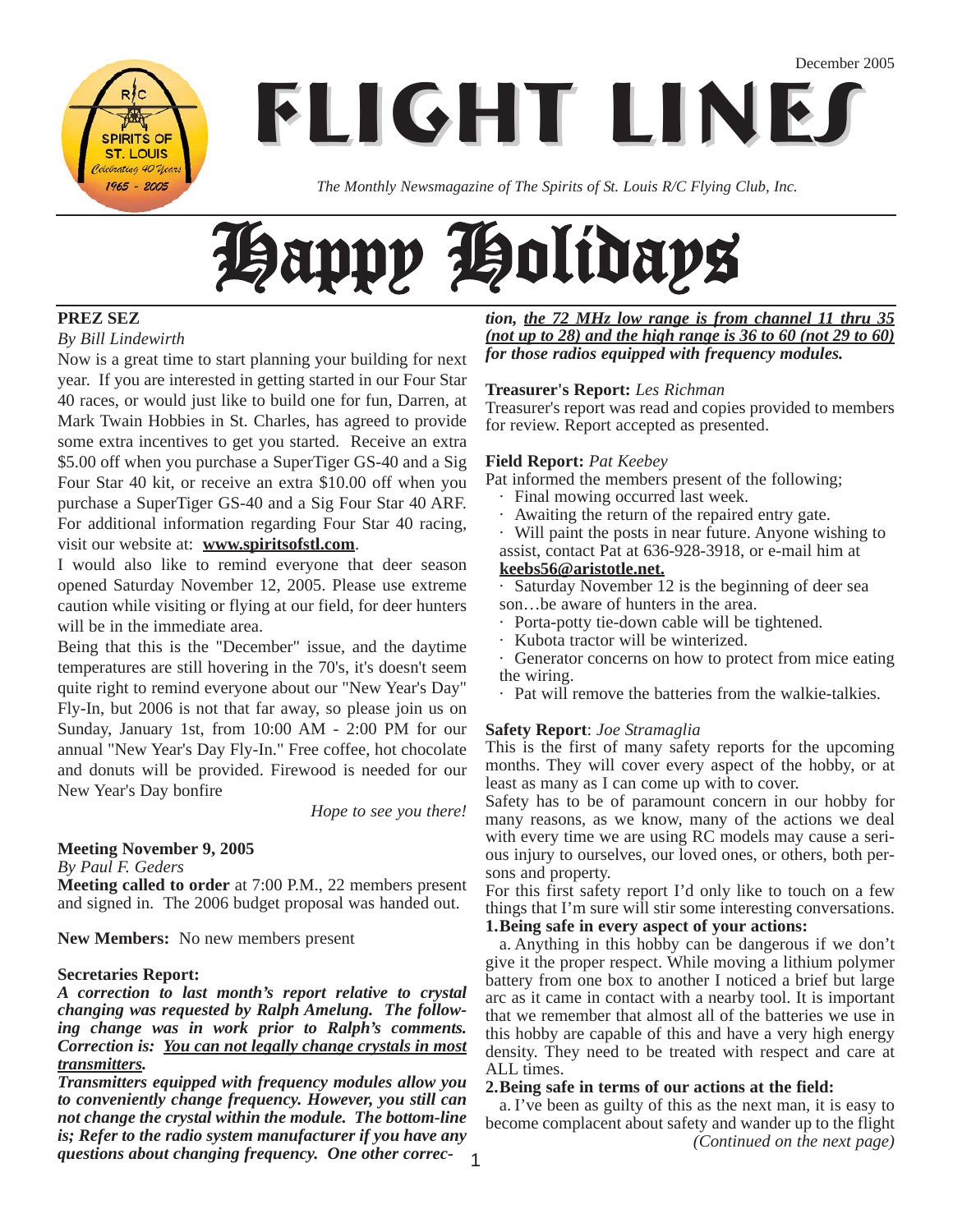#### *(Continued from the previous page)*

line to chat with the people that are flying. Remember how much concentration it took you (or may still take you) when you started? Please make sure not to be too distracting to the people flying (or to their instructors, they need to be on top of the buddy box at all times!).

#### **3.Being safe in terms of being a good member of the community:**

a. I've seen several events where people are clearly WELL above the maximum altitude at the field. We have full scale traffic coming by all the time. Flying above the limit is a danger to them as well as our ability to keep the club where it is! Please be aware of the rules so that we are acting as good neighbors. So many clubs have had difficulty maintaining a place to fly. Let's not make a mistake that will cause everybody grief.

Lastly, there has been much discussion about changing transmitter frequencies. If your transmitter is not one designed with a module or synthesized section that allows for a frequency change, then you must obey all of the instructions deemed necessary by the manufacturer of your radio. Anything else is a violation of the FCC rules governing that equipment and is breaking the law.

*Thanks, and let's all fly safely!* **Safety P.S.** Mentioned during meeting by several members present.

· Individuals with electric airplanes are still flying behind the flight line in violation of the club safety rules 17, 18, 19, 20 and especially 26.

· Some individuals are covering multiple frequencies with their frequency cards and not flying. Some have gone to lunch with their cards still up. You must remove your card when done flying and only one card put on the frequency board at a time. See safety rule 4.

#### **Training Report:** *Bob Gizzie*

I'm glad to report that during our open house we were able to give quite a few introductory flights. I would like to thank the other club flight instructors for all their help! I have to report that one of the club trainers, the Sig Kadet Senior, was lost and had UCFIT (Uncontrolled Flight Into Terrain) due to excessive speed and aileron flutter resulting in right wing separation. This was the aircraft I have been doing battle with Sig over their covering separating and peeling off their Sig Kadet Seniors! So far at this point in time the matter is unresolved with no satisfactory response from Sig! The thing that makes it hard for me is that I really like the aircraft for a trainer.

I have replaced the Kadet Senior with another one, which I was able to purchase from club member John Smith and have donated to the club. I was at my wits' end trying to install the club's RCV .58 engine in this aircraft. You would think it would be just four bolts, right? I could not get the throttle linkage to work right after many attempts. A contributing factor was one which I mentioned in a review of this engine. The carb is mounted on the intake manifold which slants back at 25 degrees towards the firewall, leaving minimal room for the lever to open and close the carb. After asking if Jim Rawlings had the time and would he be

willing to fix this problem, he came up with a bell crank system that works great and the first test flight and succeeding flights have gone great. Thank you Jim for the help and good job! I could not believe it, but on the fifth flight the covering on the right side of the fuselage peeled off the aircraft (Ask me if Sig has a problem with the covering on their ARF Kadet Seniors, WOW!) I'm really tired of doing battle with Sig so if anyone else would like to see if they could get this resolved with Sig I would appreciate it!

Many of you have seen and know Forrest Holt and his Sig LT40 Green machine. Great looking airplane and has been in continuous service for Forrest for I think at least two years! He has given this airplane to the club. I have the airplane now and if anyone has a .46 two-cycle or .52-.56 fourcycle engine and 4 channel radio gear with five servos they would like to donate and install in the plane, that would be great. Thank you, Forrest for the good-looking training aircraft. I will also talk to Forrest to see if he might be willing to donate this plane to a worthy student who is starting out for a reasonable price, if we can't come up with engine and radio gear!

The club instructors will continue to use the club training aircraft for introductory flights and limited flight training. However, all flight-training students are encouraged to have and use their own aircraft on a buddy box with an instructor. This is still the best way to learn and get to solo in shortest time.

I think that Hanger 9 has a very neat PRTS with their scalelike P51 training aircraft system. If anyone has any experience with this system let me know what your opinion is. Looks like they have hit the market with a good idea to satisfy every student's desire to have a scale war bird and yet have the training device removed from the aircraft when they become more advanced.

I can report at this time that the club's RCV .58 is still operating satisfactorily after six gallons of fuel have been run through it, with no surprises or difficulties! We will keep you updated!

#### **Membership Report:** *Greg Pugh*

I received a couple of membership applications and expect to see a lot more next month.

**Activities/Contest Report:** Don Fitch stated that Bill Lindewirth will show us his method of spray painting.

**OLD BUSINESS:** None.

#### **NEW BUSINESS:**

- Proposed 2006 budget was presented and approved.
- · The event schedule was presented and additional
- CD/ED's volunteered to run contests/events.

· See 2006 Contest/Event schedule on page 10 of this newsletter.

· Group of volunteers needed to run concession portion of Swap Meet. Call Bill at 837-0282 to volunteer.

· Mike Livesey, Duane Youngman and Pat Keebey

volunteered to be part of a committee to help

*(Continued on the next page)*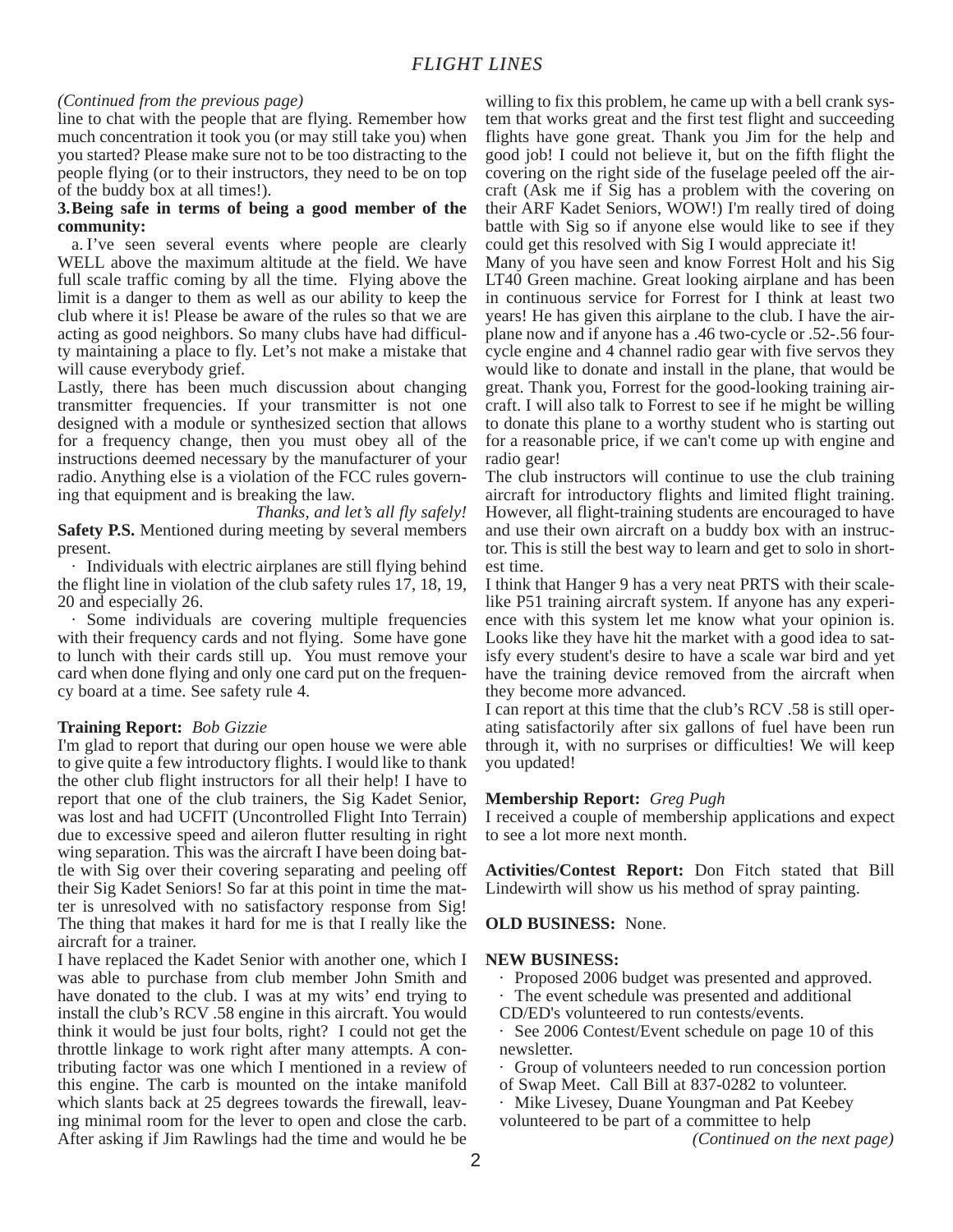#### *(Continued from the previous page)*

with the Swap Meet. More volunteers are still needed.

· Show 'N Tell costs were presented by Pat Keebey. Cost per person could be between \$25 and \$35! Do we want to pursue as a club? Make your feelings known to the officers or board members.

· Need volunteers for the 2006 Open House. Greg Pugh volunteered to help with concessions. Transmitter impound help is needed!

**Business meeting adjourned** at 8:00 p.m.



*Don Fitch showed his "Don's Dandy Delta", an origional design of an electric delta flying wing made from 1/4"blue fan fold foam. It's powered by a Hacker A20-20 brushless motor and has 517 square inches of wing area. It's a bit touchy to fly for Don's tastes.*

**Technical Presentation:** Bill Lindewirth gave an excellent and informative presentation on spray painting aircraft. He used water-based acrylic enamel based colors available from the local Handyman hardware. The clearcoat is the most expensive…around \$100.00 for base, hardener, and thinner. Bill discussed all the different types of spray guns from HVLP to single and dual action air brushes used to paint his Scat-Cat Quickee 500. Bill used Frisket paper, available at art supply stores, to make the flame patterns. Paint job weighs 3 ½ oz. Bill is looking into using a product called Createx from Hobby Lobby that is a latex, waterbased, fuel proof clear coat that is only \$5.00 for about a 16 ounce bottle. He hasn't tried it yet! In all Bill has 120 hours in the paint job alone.

Don Fitch and Paul Geders showed and discussed their current airplane projects. See the photos for details.

Joe Stramaglia showed a compact e-box for carrying a 12V gel cell and Triton charger for his electrics. It comes beautifully clear finished and wiring already installed to banana plug receptacles.



*Paul Geders showed his Carl Goldberg Matrix 40 Extreme 3D powered by an O.S..61 ABC with a 14 X 4 prop. It weighs 6 lb 11 oz. The "Animal" from the Muppets in the cockpit was inspired by Walt Wilson's "Elmo" in his Matrix.*

**Meeting was adjourned** at 8:55 P.M.

#### **AN INTERESTING OBSERVATION**

*By George Cooper*

I recently installed a Magnum .52 four stroke engine in my Nobler airplane. As I usually do, I checked the thrust at full throttle with a fish scale. It pulled 5.0 pounds.

I have a Magnum .70 four stroke in my Chipmunk. Checking the thrust on it, it pulled 7.0 pounds.

Noticing a trend, I checked my old records on my Saito .91 four stroke in my Flybaby and I have 9.0 pounds recorded. Finally, I had to check the records on my OS 120 four stroke in my Ultimate Biplane. 12.0 pounds! Amazing!

For the final kicker, I checked my records on the Saito .56 four stroke in my Smith Miniplane. Right there on paper, I had recorded 5.5 pounds.

This all proves nothing, but it is an interesting observation and might come in handy in sizing a four stroke engine to an airplane with a known flying weight. The props are all 6 inch pitch, and lengths as recommended for the various engines.

#### **Lost Cell Phone**

I have lost a T-Mobile cellphone in a black case that I carry on my belt. The last time I used it was at the flying field on Wednesday, Oct. 26th. If anyone hears of someone finding a cellphone please let me know. Pat Keebey, 636-928-3918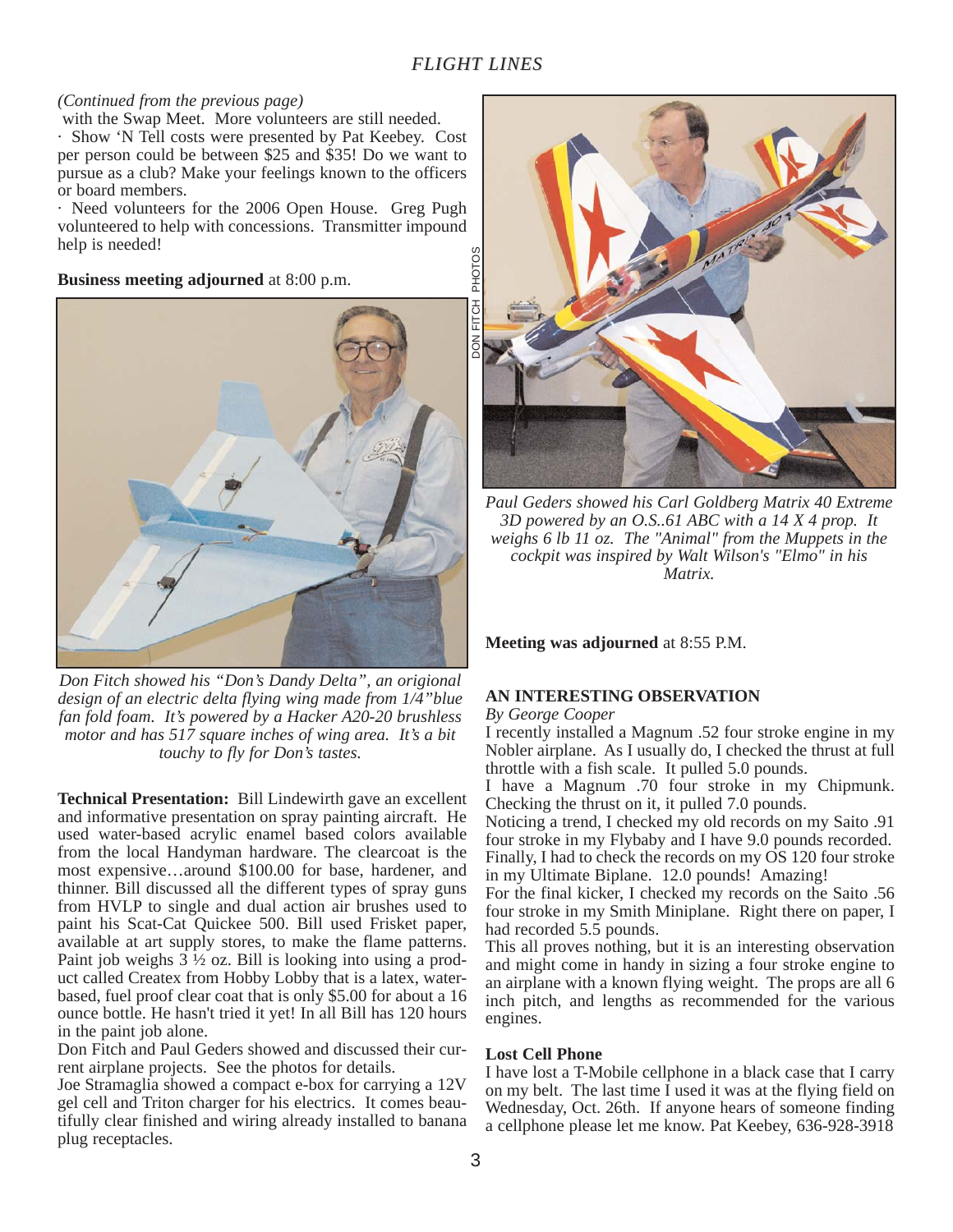#### **A Day At the Field**



*Russ Watts prepares to taxi out with his Somethin' Extra. A Saito .56 four-stroke pulls it very nicely.*



*Mike Freymuth taxi's his electric-powered Hobbico Superstar EP to the runway. It's a lively performer! He's going to change to tricycle gear for better ground handling.* 



*Four generations of Haenels are now into R/C flying! Jack (left), his grandson Mike, and great grandson Justin are shown here. Jack's son, also named Jack, didn't make it to the field in time to be in the picture! All plan to be Spirits' members in 2006!*



*Charles Booker does a "Harrier" with his Carden Edge 540. It's powered by a DA 150 Engine and is guided with a JR Radio.*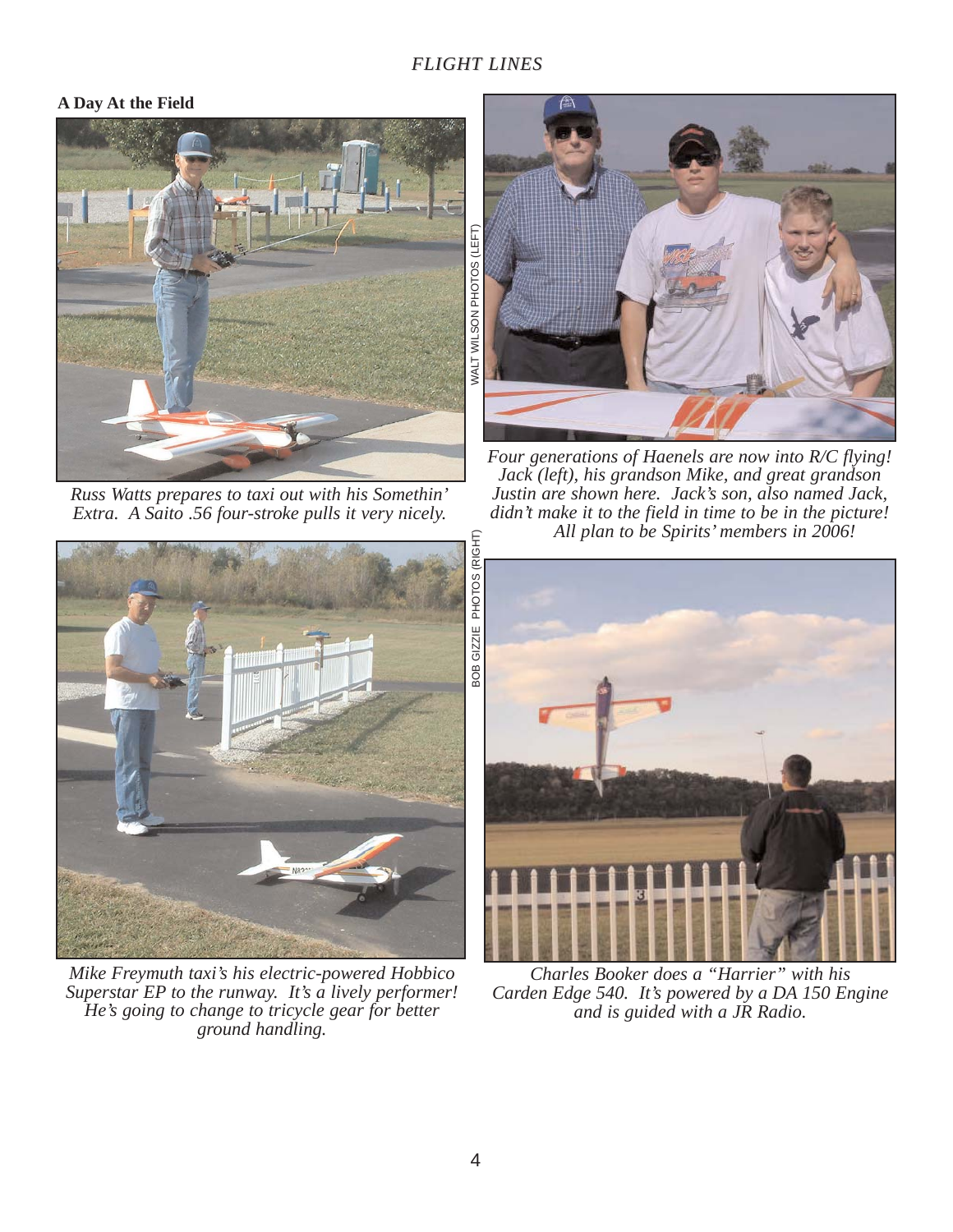#### *Note: This area and two other pages of the paper copy of this newsletter,distributed to our members, contained the club roster. The roster is not included in the internet version of Flight Lines to protect the privacy of our members.*



*Jack Owens' Electric Air Force. They flew great as there was little wind*

#### **The Last Word**

#### *By Walt Wilson*

I want to give my sincere thanks to Paul Geders for taking minutes and reporting the activities at the November meeting. I also want to thank him for clarifying the discussion on frequency changes that was reported in the minutes last month.

I was unable to attend because my wife, Suzi, who does the final quality control check on your newsletter every month, had a knee revision (replacement of a previously replaced



*Capt Crash Turner's New Balsa USA Taube. It's powered by a Magnum .52 four-stroke and controlled with a new Polks Tracker III Transmitter. It looked great in the air and even flew good too! We think he is a bit happy*

knee) surgery on that day. She's doing fine and will check this newsletter before publication to continue keeping me honest!

As I'm writing this, it's a gray, rainy,windy November day with predictions of snow flurries tonight. Now it's time to start working on your winter projects!

*Got lots of work to do!*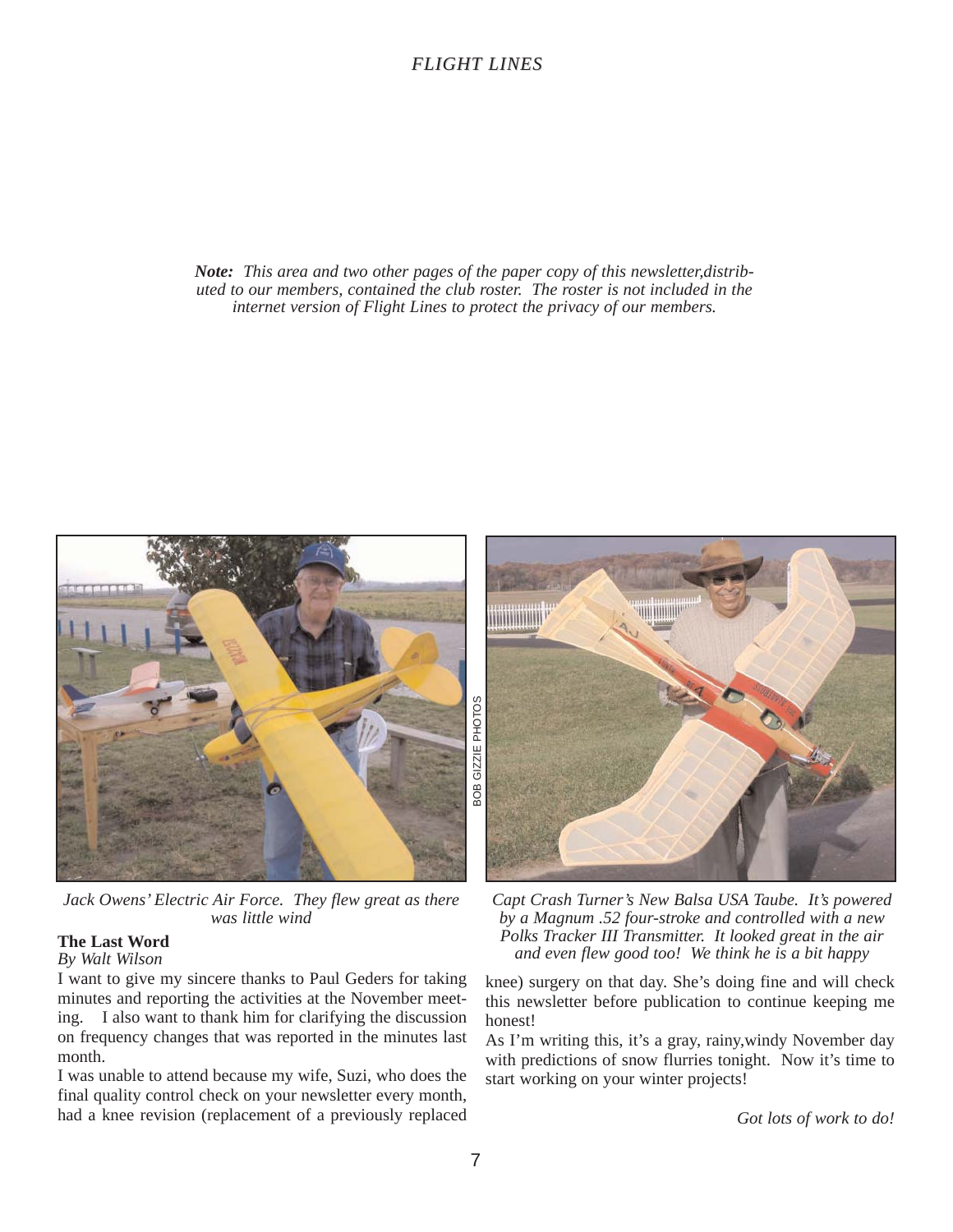





## "Spirits R/C" New Year's Day Fly In



 Come join us at our Field! Sunday, January  $f<sup>t</sup>$ , 2006 10:00 am – 2:00 pm Open to all AMA Members 'FREE' Landing Fee Free Coffee, Hot Chocolate & Donuts!





For more information contact: Bill Lindewirth: 314-839-0282 E-mail: MrBillSTL@aol.com Or visit our website at: www.spiritsofstl.com

Must have current AMA!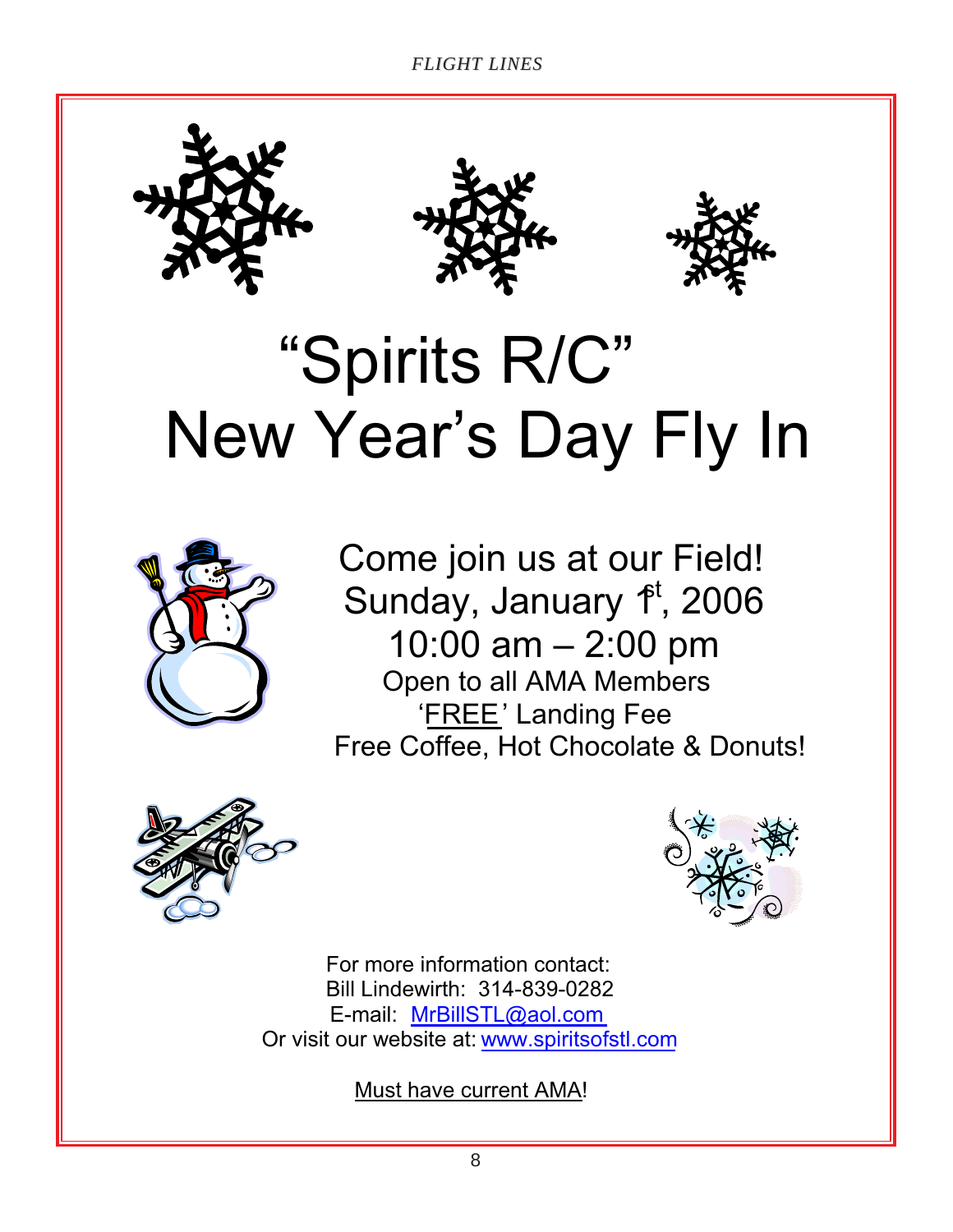| SPIRITS OF<br>ST. LOUIS                                                                                                                                                                                                                                             | SPIRITS OF ST. LOUIS R/C FLYING CLUB, INC.<br><b>MEMBERSHIP APPLICATION</b><br>SPIRITS O<br><b>FOR YEAR</b><br>ST. LOUIS<br>(PLEASE FILL IN YEAR ABOVE) |  |  |
|---------------------------------------------------------------------------------------------------------------------------------------------------------------------------------------------------------------------------------------------------------------------|---------------------------------------------------------------------------------------------------------------------------------------------------------|--|--|
| PLEASE PRINT CLEARLY!<br>Name:                                                                                                                                                                                                                                      | Check appropriate $\square$ below!<br>$\Box$ Full Membership (\$100)                                                                                    |  |  |
| Address:                                                                                                                                                                                                                                                            | $\Box$ New Member Initiation Fee (\$25)<br>$\Box$ Family Membership (\$125)                                                                             |  |  |
| City:                                                                                                                                                                                                                                                               | $\Box$ Junior Membership, under 16 (\$25)                                                                                                               |  |  |
| State: Zip: Phone:                                                                                                                                                                                                                                                  | $\Box$ Associate (Non-flying) Membership (\$25)                                                                                                         |  |  |
| AMA No.                                                                                                                                                                                                                                                             | $\Box$ Temporary Membership (\$10/Month, Max 4<br>Months & Lives more than 75 miles from field)                                                         |  |  |
| Your e-mail address:<br>Additional Family Members:                                                                                                                                                                                                                  |                                                                                                                                                         |  |  |
| Name:<br>Name:<br>AMA#<br>AMA#                                                                                                                                                                                                                                      | Name:<br>AMA#                                                                                                                                           |  |  |
| NOTE: ANY MEMBER WHO ALLOWS THEIR MEMBERSHIP TO LAPSE BEYOND MARCH 1 OF ANY YEAR SHALL BE CONSIDERED A NEW MEMBER<br>WHEN RENEWING THEIR MEMBERSHIP. SOURCE: ARTICLE 7 SECTION 1, AND 4, CLUB BYLA WS. DUES ARE PAYABLE NO LA TER THAN THE<br>JANUARY CLUB MEETING. |                                                                                                                                                         |  |  |
| To become a new member or renew your me mbership,<br>please do the following:                                                                                                                                                                                       |                                                                                                                                                         |  |  |
| 1. Fill in the abov e information, ev en if this is a                                                                                                                                                                                                               |                                                                                                                                                         |  |  |
| renew al.<br>Photoc opy this applic ation w ith valid AMA<br>2.<br>licen se of each flying member in the spaces<br>below.                                                                                                                                           | Membership Chairperson<br>Greg Pugh<br>1645 Dardenne Ridge Dr.                                                                                          |  |  |

If you apply at a club meeting, be sure to hav e all three of the abov e items. Meetings are held on the second Wednesday of each month, 7:00 p.m., at th e Bridgeton Trails County Library Branch, 3455 McKelv ey Rd.

**Note: New Members shall be introduced in person** *OR***, by their sponsor, to the club before joining. This allows new members to join the club, even though their schedule doesn't allow them to attend club meetings.** New members who join in August or September will pay \$10.00 each for August and/or September, and will also pay next year's dues and initiation fee at the same time. New members who join on/after October 1st pay only the annual membership amount and

the initiation fee, but get the next year and the end of the current year included.

Junior members pay no initiation fee and \$2.50 each for August and/or September! MEMBERSHIP AGREEMENT:

I agree to abide by the SAFETY RULES and CONSTITU TION & BY-LAWS of the SPIRITS OF ST. LOUIS R/C FLYING CLUB, INC.

| Date:                                                | Date:                                  |  |  |
|------------------------------------------------------|----------------------------------------|--|--|
| Signature                                            | <b>Family Member Signature</b>         |  |  |
| Membership rejected if not signed and dated, or AM   | A card NOT VALID FOR YEAR APPLIED FOR! |  |  |
| Snirite Wah-eita Address is: http://sniriteofst1.com |                                        |  |  |

#### **Spirits Web-site Address is: http://spiritsofstl.com**

photocopy ing photocopy ing

4. Send completed applicatio n and check to the

memb ersh ip chairp erso n:  $\rightarrow \rightarrow \rightarrow \rightarrow$ 

Place AMA card here w hen **Place AMA card here w** hen